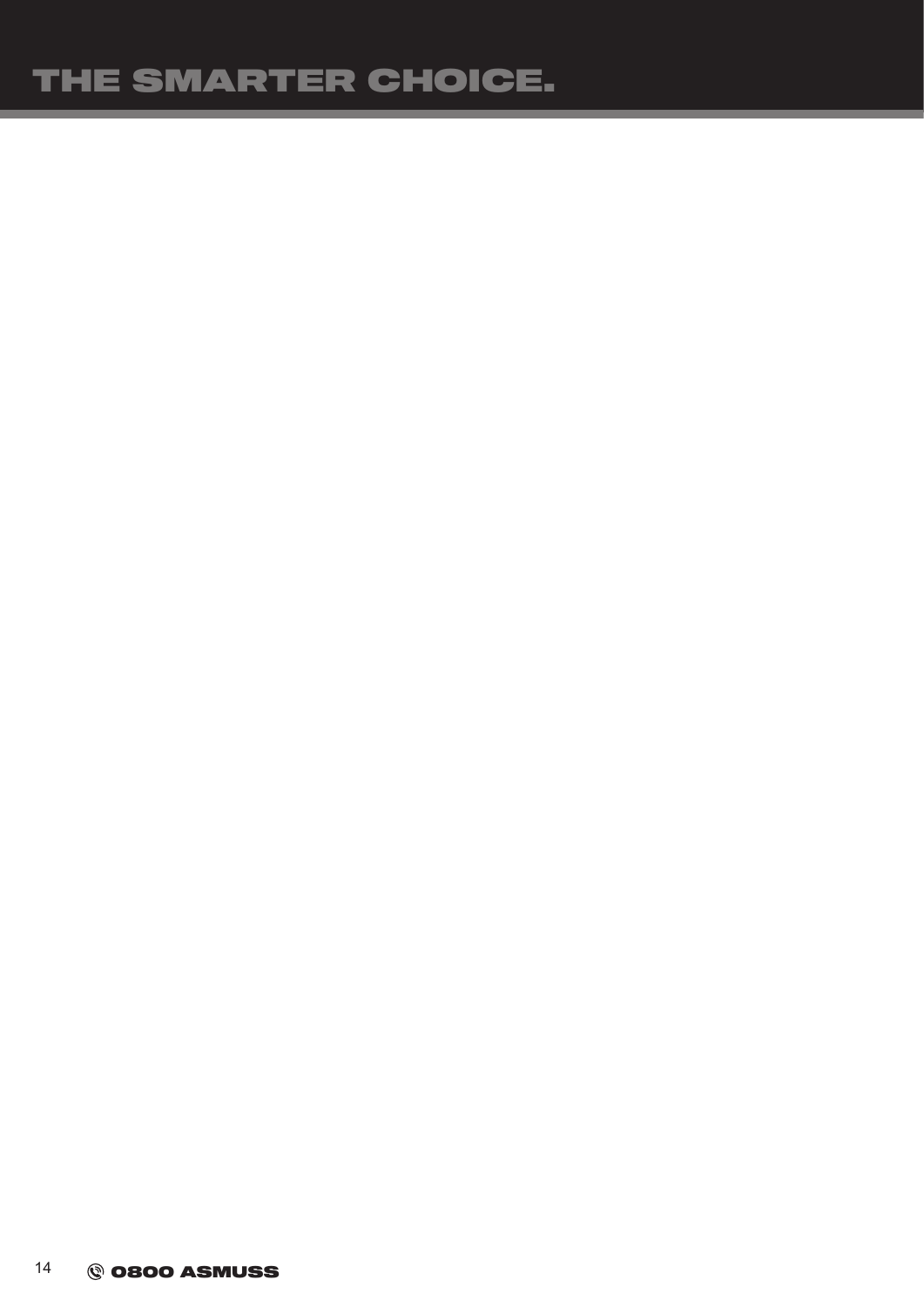

### THEMOPLASTIC PIPEWORK SYSTEMS

ABS (Acrylonitrile Butadiene Styrene) pipework has been formulated to optimise performance in respect of tensile strength and ductility. The benefits of ABS piping systems, can make it the first choice for some demanding fluid handling applications.

#### **Benefits**

Impact Strength: Maintains excellent impact resistance down to -40°C.

Tough: Ductile material with excellent resistance against fatigue, notching effects and crack growth.

Abrasion Resistance: Excellent wear properties for a wide range of slurries

Light Weight: Approximately 1/6th the weight of the equivalent steel pipes allowing for a quick and simple installation.

Environmental Advantage: ABS is Lead and Chlorine Free and is easily recycled.

Exceptionally Smooth Bore: Low friction allows high flow velocities and inhibits the formation of scale.

Weather Resistance: Does not corrode in weather and is resistant to sunlight so does not always require painting or wrapping.

#### Applications

Mechanical Services: Condensor Lines, Chilled Water Lines, Cooling Tower Pipework, Potable Water, Sewer Vent and Waste, Swimming Pools, Water Features.

Mining and Mineral Processing: Slurry Lines, Borefields, Electrolyte, Process Water, Chemical Handling.

Water and Wastewater Infrastructure: Water and Wastewater Treatment, Process Lines, Grit lines,

Aeration Tanks, Borefields and Irrigation Schemes, Trunk Mains, Treated Effluent Re-Use,

Potable Water Distribution, Rising Mains, Sewerage Treatment

Industrial and Power Generation: Process Water, Cooling Water, Demineralised Water, Ash Slurry Disposal.

Infrastructure: Potable Water Distribution, Property Services, Buried Fire mains, Rising Mains.

Please refer to technical notes for insulation materials, the use of thread seal compounds and other installation requirements.

#### The ABS Pipe System

Asmuss offer ABS pipe in 6, 9, 12 and 15 bar pressure rating, although offerings are limited in some sizes. Fittings are designed to be used with all classes and pressures of pipe and are joined using a solvent cement technique. Threaded, flanged and shouldered end connections are also available when joining to different pipe materials, pumps or valves. For installation or technical queries on ABS please contact our sales team.

| <b>ABS PIPE</b>          |                  |         |                    |            |         |  |
|--------------------------|------------------|---------|--------------------|------------|---------|--|
|                          | Code             | NB (mm) |                    | Code       | NB (mm) |  |
| <b>Class C, PN9 Pipe</b> | PABSC/025        | 25      | PN10 Pipe          | PABS10/065 | 65      |  |
|                          | PABSC/032        | 32      |                    |            |         |  |
|                          | PABSC/040        | 40      |                    |            |         |  |
|                          | <b>PABSC/050</b> | 50      |                    |            |         |  |
|                          | PABSC/080        | 80      |                    |            |         |  |
|                          | PABSC/100        | 100     |                    |            |         |  |
|                          | PABSC/150        | 150     |                    |            |         |  |
|                          | PABSC/200        | 200     |                    |            |         |  |
|                          | PABSC/225        | 225     |                    |            |         |  |
|                          | PABSC/300        | 300     |                    |            |         |  |
| 6m lengths               | <b>PABSC/350</b> | 350     | 5m lengths         |            |         |  |
|                          | PABSC/375        | 375     |                    |            |         |  |
| Class D, PN12 Pipe       | PABSD/050        | 50      | Class E, PN15 Pipe | PABSE/015  | 15      |  |
|                          | PABSD/065        | 65      |                    | PABSE/020  | 20      |  |
|                          | PABSD/080        | 80      |                    | PABSE/025  | 25      |  |
|                          | PABSD/100        | 100     |                    | PABSE/032  | 32      |  |
|                          | PABSD/150        | 150     |                    | PABSE/040  | 40      |  |
|                          |                  |         |                    | PABSE/050  | 50      |  |
|                          |                  |         |                    | PABSE/065  | 65      |  |
|                          |                  |         |                    | PABSE/080  | 80      |  |
|                          |                  |         |                    | PABSE/100  | 100     |  |
|                          |                  |         |                    | PABSE/125  | 125     |  |
|                          |                  |         |                    | PABSE/150  | 150     |  |
|                          |                  |         |                    | PABSE/200  | 200     |  |
| 6m lengths               |                  |         |                    | PABSE/225  | 225     |  |
|                          |                  |         | 6m lengths         | PABSE/300  | 300     |  |

Note: PN Ratings for fittings vary, however the majority of fittings larger than 150mm are rated from PN12-PN9. Please contact our sales team if you need clarification.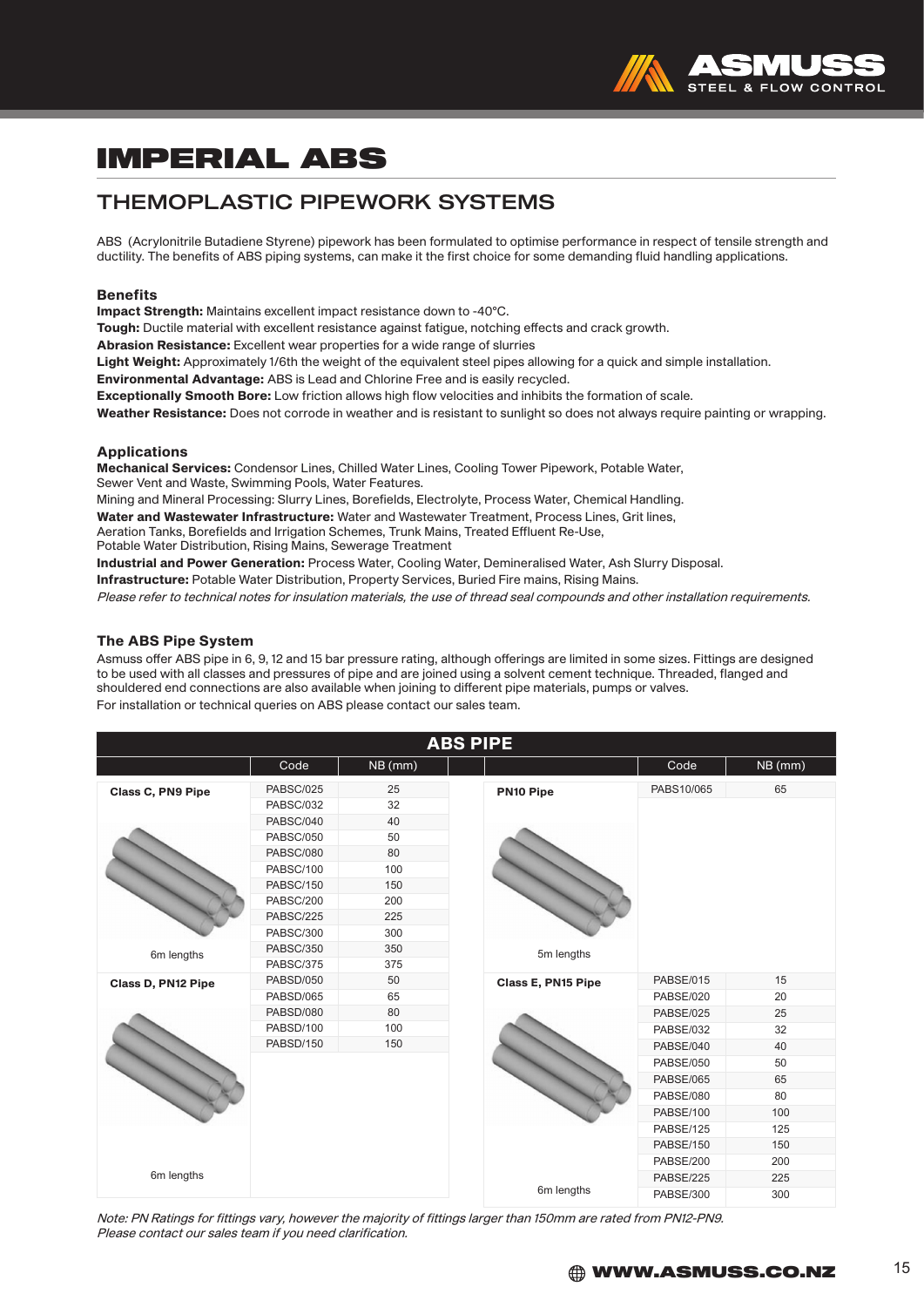## THEMOPLASTIC PIPEWORK SYSTEMS

| <b>ABS PRESSURE PIPE FITTINGS</b> |                                  |                  |                                       |                            |                                      |
|-----------------------------------|----------------------------------|------------------|---------------------------------------|----------------------------|--------------------------------------|
|                                   | <b>FABS Code</b>                 | NB (mm)          |                                       | <b>FABS Code</b>           | NB (mm)                              |
| Tee                               | <b>TEE/015</b>                   | 15               | Bend 90°, Socket End                  | BE90M/015                  | 15                                   |
|                                   | <b>TEE/020</b>                   | 20               |                                       | BE90M/020                  | 20                                   |
|                                   | <b>TEE/025</b>                   | 25               |                                       | BE90M/025                  | 25                                   |
|                                   | <b>TEE/032</b>                   | 32               |                                       | BE90M/032                  | 32                                   |
|                                   | <b>TEE/040</b>                   | 40               |                                       | BE90M/040                  | 40                                   |
|                                   | <b>TEE/050</b>                   | 50               |                                       | BE90M/050                  | 50                                   |
|                                   | <b>TEE/065</b>                   | 65               |                                       | BE90M/065                  | 65                                   |
|                                   | <b>TEE/080</b>                   | 80               |                                       | BE90M/080                  | 80                                   |
|                                   | <b>TEE/100</b>                   | 100              |                                       | BE90M/100                  | 100                                  |
|                                   | <b>TEE/125</b><br><b>TEE/150</b> | 125<br>150       | <b>Reducing</b><br><b>Socket</b>      | RSO/020x015<br>RSO/025x020 | 20x15<br>25x20                       |
|                                   | <b>TEE/200</b>                   | 200              |                                       | RSO/032x025                | 32x25                                |
|                                   | <b>TEE/225</b>                   | 225              |                                       | RSO/040x025                | 40x25                                |
|                                   | <b>TEE/250</b>                   | 250              |                                       | RSO/050x040                | 50x40                                |
|                                   | <b>TEE/300</b>                   | 300              |                                       | RSO/080x050                | 80x50                                |
|                                   | <b>TEE/315</b>                   | 315              |                                       | RSO/100x080                | 100x80                               |
|                                   | <b>TEE/350</b>                   | 350              |                                       | RSO/150x100                | 150x100                              |
|                                   | <b>TEE/375</b>                   | 375              |                                       | RSO/200x150                | 200x150                              |
| Elbow 90°                         | EL90/015                         | 15               | <b>Reducing Bush</b>                  | RBP/020x015                | 20x15                                |
|                                   | EL90/020                         | 20               | Plain                                 | RBP/025x015                | 25x15                                |
|                                   | EL90/025                         | 25               |                                       | RBP/025x020                | 25x20                                |
|                                   | EL90/032                         | 32               |                                       | RBP/032x015<br>RBP/032x020 | 32x15<br>32x20                       |
|                                   | EL90/040                         | 40               |                                       | RBP/032x025                | 32x25                                |
|                                   | EL90/050                         | 50               |                                       | RBP/040x015                | 40x15                                |
|                                   | EL90/065                         | 65               |                                       | RBP/040x020                | 40x20                                |
|                                   | EL90/080                         | 80               |                                       | RBP/040x025                | 40x25                                |
|                                   | EL90/100                         | 100              |                                       | RBP/040x032                | 40x32                                |
|                                   | EL90/125                         | 125              |                                       | RBP/050x025                | 50x25                                |
|                                   | EL90/150<br>EL90/200             | 150<br>200       |                                       | RBP/050x032                | 50x32                                |
|                                   | EL90/225                         | 225              |                                       | RBP/050x040                | 50x40                                |
|                                   | EL90/300                         | 300              |                                       | RBP/065x050                | 65x50                                |
|                                   | EL90/350                         | 350              |                                       | RBP/080x040                | 80x40                                |
|                                   | EL90/375                         | 375              |                                       | RBP/080x050<br>RBP/080x065 | 80x50<br>80x65                       |
| Elbow 45°                         | EL45/015                         | 15               |                                       | RBP/100x050                | 100x50                               |
|                                   | EL45/020                         | 20               |                                       | RBP/100x080                | 100x80                               |
|                                   | EL45/025                         | 25               |                                       | RBP/125x100                | 125x100                              |
|                                   | EL45/032                         | 32               |                                       | RBP/150x100                | 150x100                              |
|                                   | EL45/040                         | 40               |                                       | RBP/150x125                | 150x125                              |
|                                   | EL45/050                         | 50               |                                       | RBP/200x150                | 200x150                              |
|                                   | EL45/065                         | 65               |                                       | RBP/225x200                | 225x200                              |
|                                   | EL45/080                         | 80               |                                       | RBP/300x225                | 300x225                              |
|                                   | EL45/100                         | 100              |                                       | RBP/350x300                | 350x300                              |
|                                   | EL45/125                         | 125              |                                       | RBP/375x350                | 375x350                              |
|                                   | EL45/150<br>EL45/200             | 150<br>200       | <b>Socket</b>                         | SOPT/015<br>SOPT/020       | $15x\frac{1}{2}$<br>$20x\frac{3}{4}$ |
|                                   | EL45/225                         | 225              | <b>Plain/Threaded</b>                 | SOPT/025                   | 25x1"                                |
|                                   | EL45/300                         | 300              |                                       | SOPT/032                   | 32x11/4"                             |
|                                   | EL45/350                         | 350              |                                       | SOPT/040                   | 40x11/2"                             |
|                                   | EL45/375                         | 375              |                                       | SOPT/050                   | 50x2"                                |
| Elbow 90°                         | EL90PT/015                       | $15x\frac{1}{2}$ |                                       |                            |                                      |
| <b>Plain/Threaded</b>             | EL90PT/020                       | $20x\frac{3}{4}$ |                                       |                            |                                      |
|                                   | EL90PT/025                       | 25x1"            |                                       |                            |                                      |
|                                   |                                  |                  | <b>Socket</b>                         | SOPTSB/015                 | $15x\frac{1}{2}$                     |
|                                   |                                  |                  | <b>Plain/Threaded</b><br>with SS Band | SOPTSB/020<br>SOPTSB/025   | $20x\frac{3}{4}$<br>25x1"            |
|                                   |                                  |                  |                                       | SOPTSB/032                 | $32x1\frac{7}{4}$                    |
|                                   |                                  |                  |                                       | SOPTSB/040                 | 40x11/2"                             |
|                                   |                                  |                  |                                       | SOPTSB/050                 | 50x2"                                |
|                                   |                                  |                  |                                       |                            |                                      |
|                                   |                                  |                  |                                       |                            |                                      |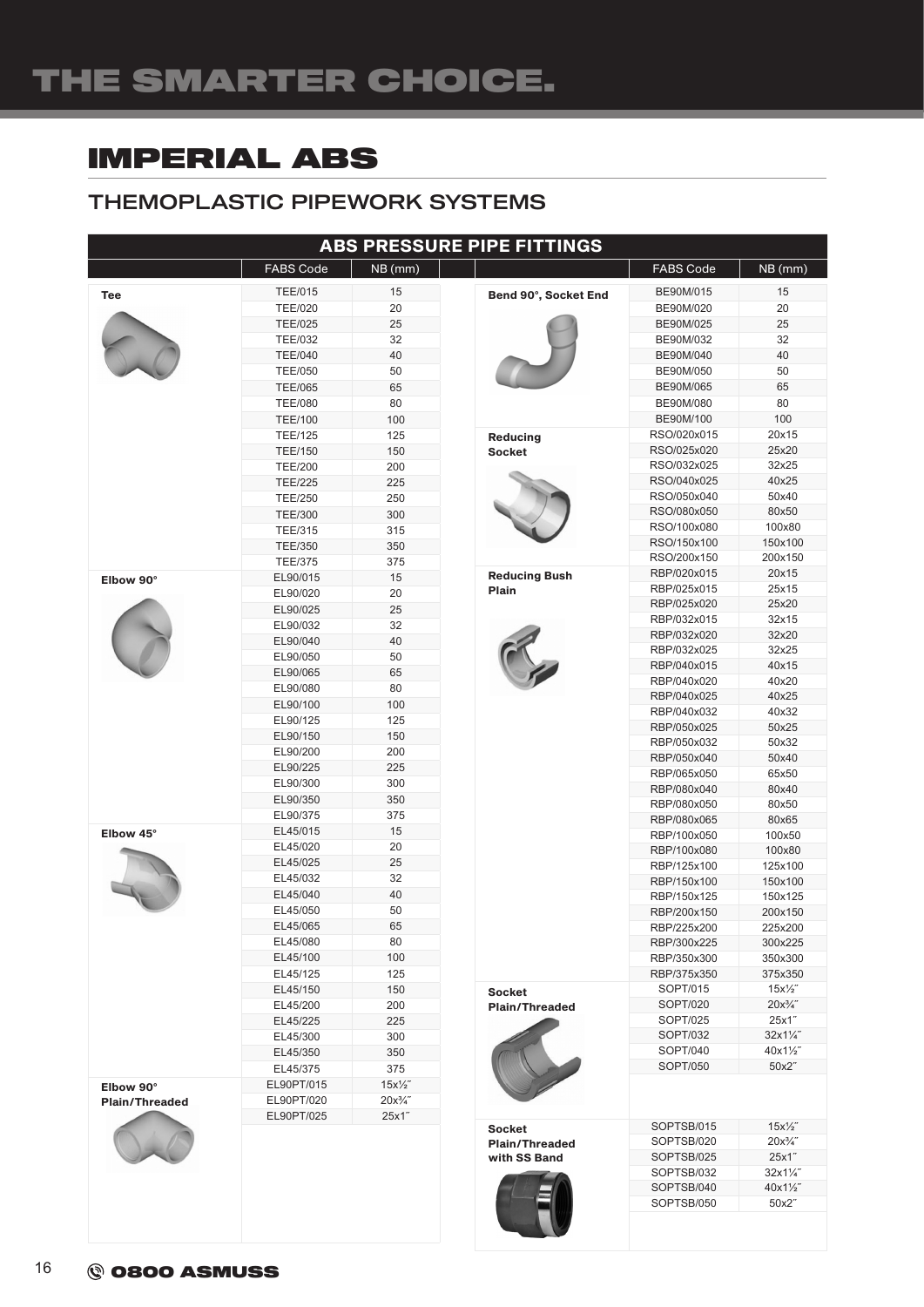

## THEMOPLASTIC PIPEWORK SYSTEMS

| <b>ABS PRESSURE PIPE FITTINGS</b> |                                  |                                     |                               |                  |                                   |
|-----------------------------------|----------------------------------|-------------------------------------|-------------------------------|------------------|-----------------------------------|
|                                   | <b>FABS Code</b>                 | NB (mm)                             |                               | <b>FABS Code</b> | NB (mm)                           |
| <b>Socket</b>                     | SOP/015                          | 15                                  | Cap, Plain                    | CAPPL/015        | 15                                |
| Plain                             | SOP/020                          | 20                                  |                               | CAPPL/020        | 20                                |
|                                   | SOP/025                          | 25                                  |                               | CAPPL/025        | 25                                |
|                                   | SOP/032                          | 32                                  |                               | CAPPL/032        | 32                                |
|                                   | SOP/040                          | 40                                  |                               | CAPPL/040        | 40                                |
|                                   | SOP/050                          | 50                                  |                               | CAPPL/050        | 50                                |
|                                   | SOP/065                          | 65                                  |                               | CAPPL/065        | 65                                |
|                                   | SOP/080                          | 80                                  |                               | CAPPL/080        | 80                                |
|                                   | SOP/100                          | 100                                 |                               | CAPPL/100        | 100                               |
|                                   | SOP/125                          | 125                                 |                               | CAPPL/150        | 150                               |
|                                   | SOP/150                          | 150                                 | Plug                          | <b>PLUG/015</b>  | 15                                |
|                                   | SOP/200                          | 200                                 |                               | <b>PLUG/020</b>  | 20                                |
|                                   | SOP/225                          | 225                                 |                               | <b>PLUG/025</b>  | 25                                |
|                                   | SOP/250                          | 250                                 |                               | <b>PLUG/032</b>  | 32                                |
|                                   | SOP/300                          | 300                                 |                               | <b>PLUG/040</b>  | 40                                |
|                                   | SOP/350                          | 350                                 |                               | <b>PLUG/050</b>  | 50                                |
|                                   | SOP/375                          | 375                                 |                               | <b>SOUN/015</b>  | 15                                |
|                                   | <b>WYE/015</b>                   | 15                                  | <b>Socket Union</b>           | <b>SOUN/020</b>  | 20                                |
| <b>Wye Piece Female</b>           | <b>WYE/020</b>                   | 20                                  |                               | <b>SOUN/025</b>  | 25                                |
|                                   |                                  | 25                                  |                               | <b>SOUN/032</b>  | 32                                |
|                                   | <b>WYE/025</b><br><b>WYE/032</b> | 32                                  |                               | <b>SOUN/040</b>  | 40                                |
|                                   |                                  |                                     |                               | <b>SOUN/050</b>  | 50                                |
|                                   | <b>WYE/040</b>                   | 40                                  |                               |                  |                                   |
|                                   | <b>WYE/050</b>                   | 50                                  |                               | <b>SOUN/065</b>  | 65                                |
|                                   | <b>WYE/065</b>                   | 65                                  | EPDM O/Ring                   | <b>SOUN/080</b>  | 80                                |
|                                   |                                  |                                     |                               | <b>SOUN/100</b>  | 100                               |
|                                   |                                  |                                     | <b>Hexagon Nipple,</b>        | NIPT/015         | $15x\frac{1}{2}$                  |
| <b>Male Composite Union</b>       | <b>MCU/015</b>                   | $15x\frac{1}{2}$<br>$20x^{3}/^{''}$ | <b>Plain/Threaded</b>         | <b>NIPT/020</b>  | $20x^{3}/4$ "                     |
|                                   | <b>MCU/020</b>                   |                                     | <b>Hexagon Nipple,</b>        | <b>NIPT/025</b>  | 25x1"                             |
|                                   | <b>MCU/025</b>                   | 25x1"                               |                               | <b>NIPT/032</b>  | 32x11/4"                          |
|                                   | <b>MCU/032</b>                   | 32x11/4"                            |                               | <b>NIPT/040</b>  | 40x11/2"                          |
|                                   | <b>MCU/040</b>                   | 40x11/2"                            |                               | <b>NIPT/050</b>  | 50x2"                             |
|                                   | <b>MCU/050</b>                   | 50x2"                               |                               | NITHD/015        | $\frac{1}{2}$ "X $\frac{1}{2}$ "  |
|                                   |                                  |                                     | <b>Threaded</b>               | NITHD/020        | $\frac{3}{4}$ "X $\frac{3}{4}$ "  |
|                                   | <b>FCU/015</b>                   | $15x\frac{1}{2}$                    |                               | NITHD/025        | 1"x1"                             |
| <b>Female Composite</b>           | <b>FCU/020</b>                   | $20x^{3}/^{n}$                      |                               | NITHD/032        | $1\frac{1}{4}$ x $1\frac{1}{4}$ " |
| <b>Union</b>                      | <b>FCU/025</b>                   | 25x1"                               |                               | NITHD/040        | $1\frac{1}{2}$ x $1\frac{1}{2}$   |
|                                   |                                  | $32x1\frac{1}{4}$                   |                               | NITHD/050        | 2"x2"                             |
|                                   | <b>FCU/032</b>                   |                                     |                               |                  |                                   |
|                                   | <b>FCU/040</b><br><b>FCU/050</b> | 40x11/2"                            |                               |                  |                                   |
|                                   |                                  | 50x2"                               | <b>Barrel Nipple</b>          | <b>BNIPT/080</b> | 80                                |
|                                   |                                  |                                     |                               | <b>BNIPT/100</b> | 100                               |
|                                   |                                  |                                     |                               |                  |                                   |
|                                   | FMADPT/015                       | $15x\frac{1}{2}$                    |                               |                  |                                   |
| <b>Female Adaptor</b>             | FMADPT/020                       | $20x\frac{3}{4}$                    |                               |                  |                                   |
|                                   | FMADPT/025                       | 25x1"                               |                               | HOADPT/015       | 15                                |
|                                   |                                  | $32x1\frac{1}{4}$                   | <b>Hose Tails &amp; Barbs</b> |                  | 20                                |
|                                   | FMADPT/032<br>FMADPT/040         | 40x11/2"                            |                               | HOADPT/020       | 25                                |
|                                   |                                  |                                     |                               | HOADPT/025       |                                   |
|                                   | FMADPT/050                       | 50x2"                               |                               |                  |                                   |
|                                   |                                  |                                     |                               |                  |                                   |
|                                   | MADPT/015                        | $15x\frac{1}{2}$                    |                               | FLSTUB/050       | 50                                |
| <b>Male Adaptor</b>               | MADPT/020                        | $20x\frac{3}{4}$                    | <b>Stub Flange</b>            | FLSTUB/065       | 65                                |
|                                   | MADPT/025                        | 25x1"                               |                               | FLSTUB/080       | 80                                |
|                                   | MADPT/032                        | $32x1\frac{1}{4}$                   |                               |                  |                                   |
|                                   | MADPT/040                        | 40x11/2"                            |                               | FLSTUB/100       | 100                               |
|                                   | MADPT/050                        | 50x2"                               |                               | FLSTUB/125       | 125                               |
|                                   |                                  | 80x3"                               |                               | FLSTUB/150       | 150                               |
|                                   | MADPT/080                        |                                     |                               | FLSTUB/200       | 200                               |
|                                   | MADPT/100                        | 100x4"                              |                               | FLSTUB/225       | 225                               |
|                                   |                                  |                                     |                               | FLSTUB/300       | 300                               |
|                                   |                                  |                                     |                               | FLSTUB/350       | 350                               |
|                                   |                                  |                                     |                               | FLSTUB/375       | 375                               |